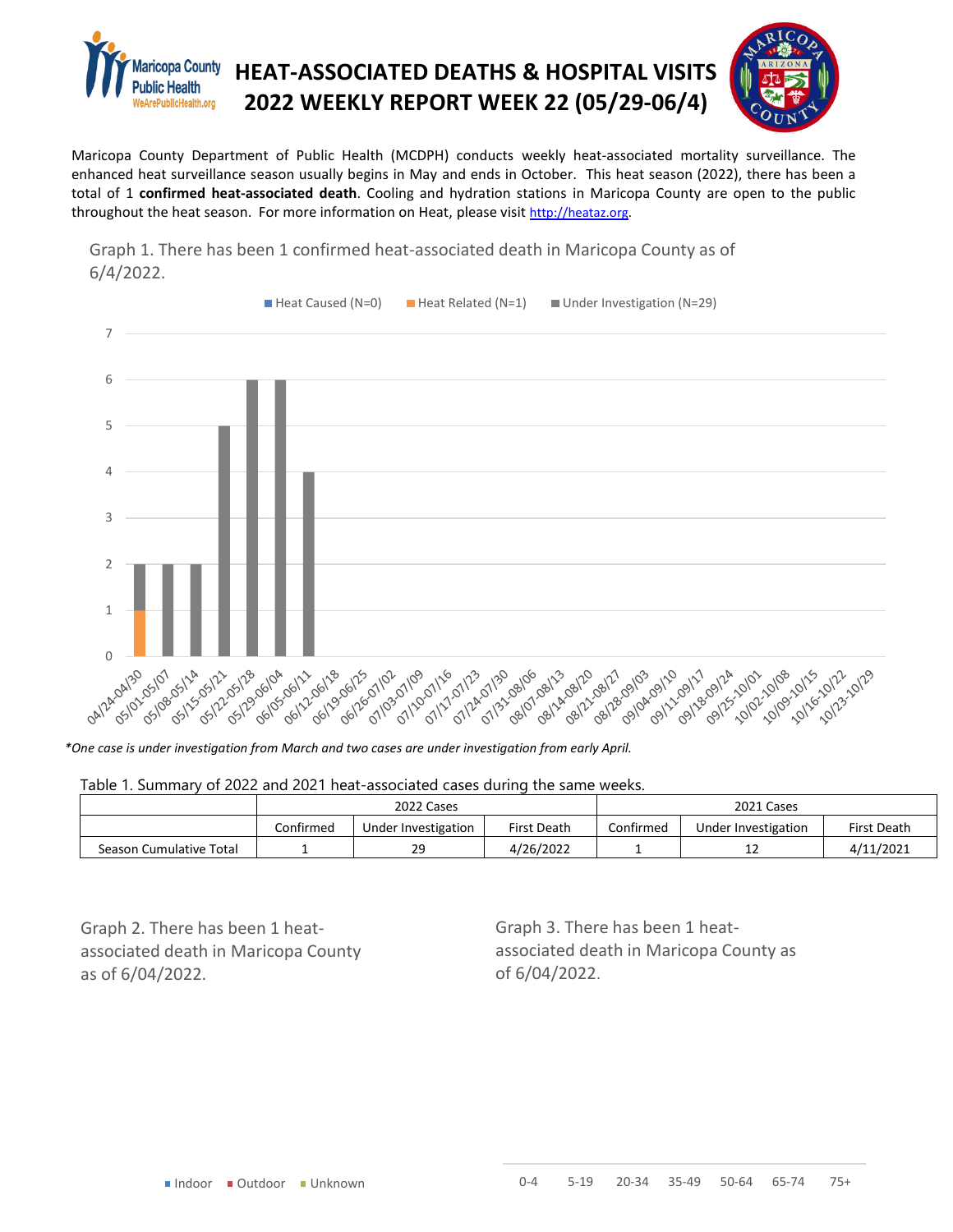## **HEAT-ASSOCIATED DEATHS & HOSPITAL VISITS 2022 WEEKLY REPORT WEEK 22 (05/29-06/4)**

Table 2. Air conditioning status among heat-associated indoor deaths, Maricopa County 2022

| <b>Air Conditioning Status</b>         | Count | Percentage |
|----------------------------------------|-------|------------|
| <b>Air Conditioning Present</b>        |       |            |
| Non-Functioning                        |       |            |
| No Electricity                         |       |            |
| Not in Use                             |       |            |
| Unknown Reason                         |       |            |
| <b>Air Conditioning Present</b>        |       |            |
| Unknown if Air Conditioning is Present |       |            |
| <b>Total Indoor Deaths</b>             |       |            |

\*Counts are preliminary and may increase as additional data are received.

**Heat Caused (HC)**: Cases that mention heat or heat exposure in Part I of the death certificate causes of death (diseases or conditions in the direct sequence causing death), for variables cod\_a, cod\_b, cod\_c, or cod\_d. County of death: Maricopa. **Heat Related (HR):** Cases that mention heat exposure in Part II of the death certificate causes of death (diseases and conditions contributing but not directly resulting in the death sequence), but not in any of the Part I variables (cod a, cod b, cod c, or cod d). County of death: Maricopa.

**Under Investigation (UI):** Cases the Maricopa County Office of Medical Examiner suspects are heat associated deaths. Data Sources: Maricopa County, Office of Vital Registration and Office of Medical Examiner; Arizona Department of Health Services, Office of Vital Registration

Graph 4. There has been 1 heat-associated death in Maricopa County as of 6/4/2022.